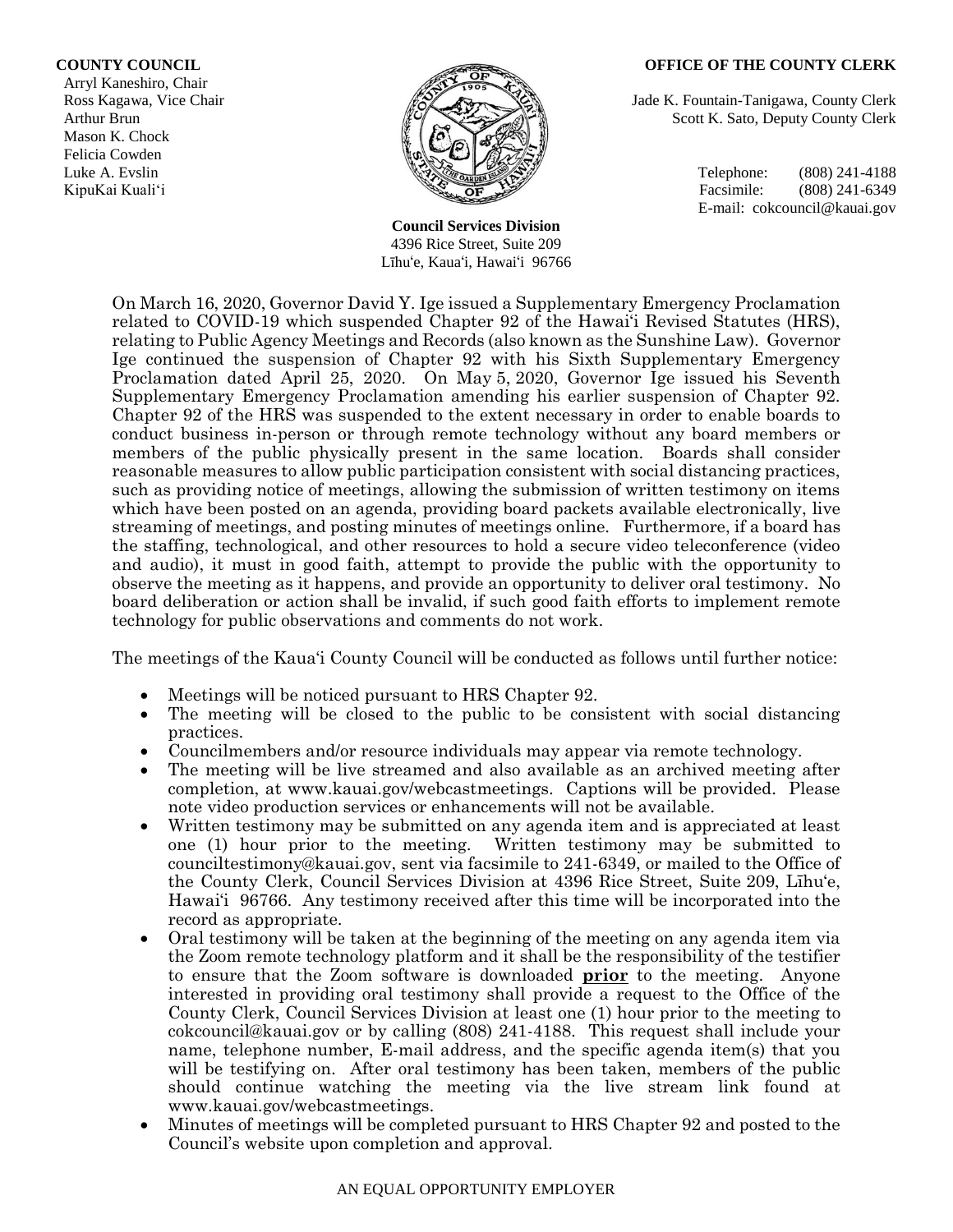# **COMMITTEE MEETING NOTICE AND AGENDA WEDNESDAY, MAY 27, 2020 8:30 A.M. OR SOON THEREAFTER** COUNCIL CHAMBERS HISTORIC COUNTY BUILDING 4396 RICE STREET, SUITE 201 LĪHU'E, KAUA'I, HAWAI'I 96766

## **A. FINANCE & ECONOMIC DEVELOPMENT COMMITTEE**

1. Minutes of the May 20, 2020 Finance & Economic Development Committee Meeting.

### **B. COMMITTEE OF THE WHOLE**

- 1. Minutes of the May 20, 2020 Committee of the Whole Meeting.
- 2. Minutes of the Fiscal Year 2020-2021 Budget Deliberation and Preliminary Decision-Making.
- 3. [COW 2020-02](https://kauai.granicus.com/MetaViewer.php?meta_id=139962) Communication (05/15/2020) from Committee Chair Kaneshiro, transmitting the proposed increases to, deductions from, and other proposed amendments (plus/minus sheets) to the Mayor's Fiscal Year 2020-2021 Annual Operating and Capital Improvement Projects Budgets.
- 4. [Resolution No. 2020-16](https://kauai.granicus.com/MetaViewer.php?meta_id=139956) RESOLUTION ESTABLISHING THE REAL PROPERTY TAX RATES FOR THE FISCAL YEAR JULY 1, 2020 TO JUNE 30, 2021 FOR THE COUNTY OF KAUA'I *(Public hearing held on May 13, 2020)*
- 5. [Bill No. 2779](https://kauai.granicus.com/MetaViewer.php?meta_id=139954) A BILL FOR AN ORDINANCE RELATING TO THE OPERATING BUDGET AND FINANCING THEREOF FOR THE FISCAL YEAR JULY 1, 2020 TO JUNE 30, 2021 *(Fiscal Year 2020-2021 Operating Budget) (Public hearing held on May 13, 2020)*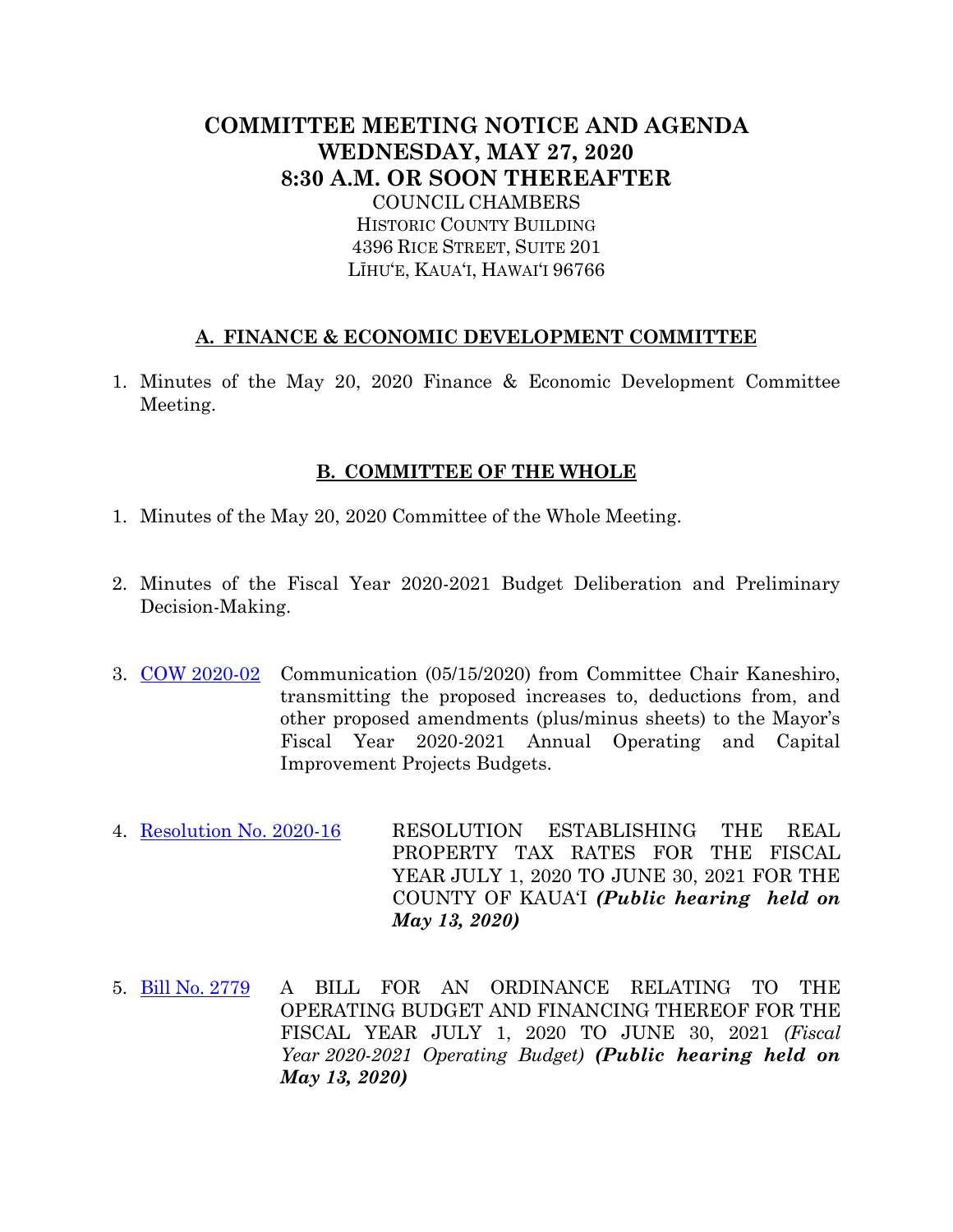6. [Bill No. 2780](https://kauai.granicus.com/MetaViewer.php?meta_id=139958) A BILL FOR AN ORDINANCE RELATING TO CAPITAL IMPROVEMENTS AND FINANCING THEREOF FOR THE FISCAL YEAR JULY 1, 2020 TO JUNE 30, 2021 *(Fiscal Year 2020-2021 CIP Budget) (Public hearing held on May 13, 2020)*

C. EXECUTIVE SESSION: *Pursuant to Hawai'i Revised Statutes (HRS) §92-7(a), the Council may, when deemed necessary, hold an Executive Session on any agenda item without written public notice if the Executive Session was not anticipated in advance. Any such Executive Session shall be held pursuant to HRS §92-4 and shall be limited to those items described in HRS §92-5(a). (Confidential reports on file at the Office of the County Attorney and/or the Office of the County Clerk. Discussions held in Executive Session are closed to the public.)*

D. PUBLIC HEARING NOTE: Pursuant to the Supplementary Emergency Proclamation dated March 16, 2020, the Sixth Supplementary Emergency Proclamation dated April 25, 2020, and the Seventh Supplementary Emergency Proclamation dated May 5, 2020, issued by Governor David Y. Ige, all meetings of the Council will be closed to the public consistent with social distancing practices. The public hearing will be read into the record and testimony may be submitted in writing to counciltestimony@kauai.gov; via facsimile to (808) 241-6349; or mailed to the Office of the County Clerk, Council Services Division at 4396 Rice Street, Suite 209, Līhu'e, Hawai'i 96766. Oral testimony will be taken via the Zoom remote technology platform and it shall be the responsibility of the testifier to ensure that the Zoom software is downloaded **prior** to the meeting. Anyone interested in providing oral testimony shall provide a request to the Office of the County Clerk, Council Services Division at least one (1) hour prior to the meeting to cokcouncil@kauai.gov or by calling (808) 241-4188. This request shall include your name, telephone number, E-mail address, and the specific agenda item(s) that you will be testifying on. After oral testimony has been taken, members of the public should continue watching the meeting via the live stream link found at www.kauai.gov/webcastmeetings.

The Council will convene into a public hearing at 8:30 a.m. on the following item(s) on this meeting date and will convene the Committee Meeting thereafter.

 *[\*For complete information, including a summary of the item, please refer to the official Notice of Public Hearing. The official Notice of Public Hearing has been published, posted on the bulletin board, and filed in the Office of the County Clerk as required by law. Notwithstanding this Council Agenda, the Council may hold a public hearing on any item which has been posted in advance in compliance with the Sunshine Law.]* 

 *For a copy of the notice, please go to: http://www.kauai.gov/Council/PublicHearings* 

1. [C 2020-135](https://kauai.granicus.com/MetaViewer.php?meta_id=139960) – Communication (05/07/2020) from the Mayor, submitting his Supplemental Budget Communication for Fiscal Year 2020-2021 and Proposed Amendments to the Budget Bills, pursuant to Section 19.02A of the Kaua'i County Charter.